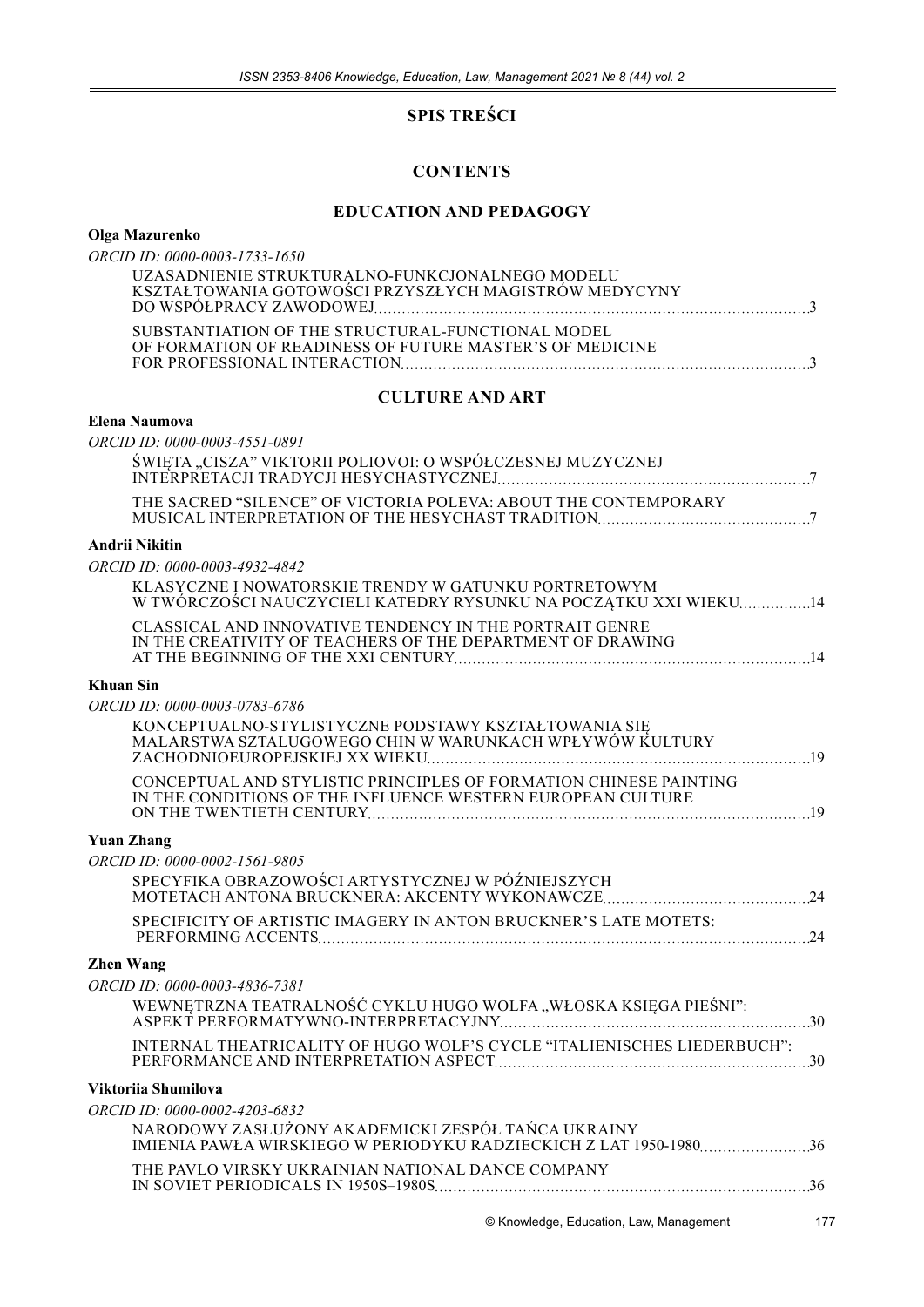#### **Hanna Shcherbakova**

| ORCID ID: 0000-0002-9376-969X                                 |    |
|---------------------------------------------------------------|----|
| ŚLUB UKRAIŃSKI: APARAT KATEGORYCZNO-POJĘCIOWY W POLU DEBATY41 |    |
| UKRAINIAN WEDDING: CATEGORICAL AND CONCEPTUAL APPARATUS       | 41 |
|                                                               |    |

# **HUMANITIES**

#### **Valeriia Mytroshchenko**

| ORCID ID: 0000-0002-4403-3969                                    |
|------------------------------------------------------------------|
| MODERNIZACJA SYSTEMU PARTYJNEGO WIELKIEJ BRYTANII                |
| MODERNIZATION OF THE UK PARTY SYSTEM IN THE CONDITIONS           |
| Natalia Novorodovska                                             |
| ORCID ID: 0000-0002-7369-4344                                    |
| TRANSFORMACJA TOŻSAMOŚCI JĘZYKOWEJ LUDNOŚCI UKRAIŃSKIEJ SRR      |
| TRANSFORMATION OF THE LINGUISTIC IDENTITY OF THE POPULATION      |
| Hanna Paska                                                      |
| ORCID ID: 0000-0003-3485-5392                                    |
| Andrii Korolko                                                   |
| ORCID ID: 0000-0001-7435-5806                                    |
| UKRAIŃSKA PARTIA RADYKALNA W KAMPANII WYBORCZEJ W 1911 ROKU      |
| UKRAINIAN RADICAL PARTY IN THE 1911 ELECTION CAMPAIGN            |
| <b>Yurii Telets</b>                                              |
| ORCID ID: 0000-0003-4860-6004                                    |
| ARTYSTYCZNA REALIZACJA PRAKTYKI CIELESNEGO ZADOWOLENIA           |
| ARTISTIC IMPLEMENTATION OF THE PRACTICE OF PHYSICAL SATISFACTION |

### **SOCIAL AND BEHAVIORAL SCIENCES**

#### **Yanina Lisun**

*ORCID ID: 0000-0002-5250-2809*

## **Yevgeniia Kyianytsia**

| ORCID ID: 0000-0002-9629-9865                  |    |
|------------------------------------------------|----|
| ANALIZA KONKURENCYJNA SOCIAL MEDIA MARKETINGU  |    |
| COMPETITIVE ANALYSIS OF SOCIAL MEDIA MARKETING | 74 |
| Vera Sinyakova                                 |    |
| <i>ORCID ID: 0000-0002-9750-6942</i>           |    |
| PROBLEMY ADAPTACJI DZIECI I RODZICÓW           |    |
| PROBLEMS OF ADAPTATION OF CHILDREN AND PARENTS |    |
| Demian Shevko                                  |    |
| <i>ORCID ID: 0000-0003-4349-2220</i>           |    |
|                                                |    |
|                                                |    |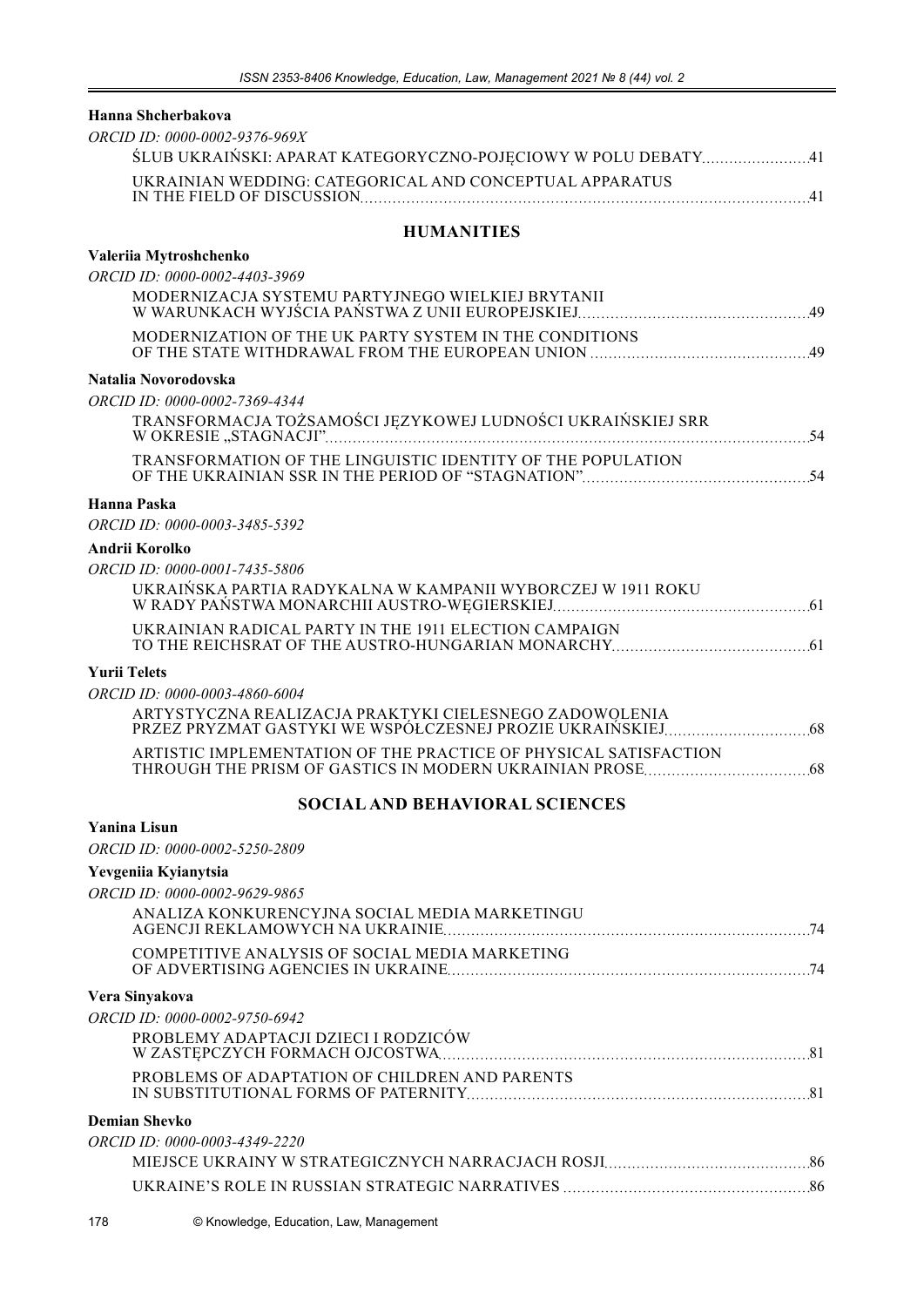# **MANAGEMENT AND ADMINISTRATION**

#### **Evelina Ovcharuk**

**Oleksandr Klymenko**

| ORCID ID: 0000-0003-0168-438X                                                        |  |
|--------------------------------------------------------------------------------------|--|
| CECHY REGULACJI NORMATYWNYCH I PRAWNYCH<br>INTERAKCJI PAŃSTWA I BIZNESU W KONTEKŚCIE |  |
|                                                                                      |  |
| FEATURES OF LEGAL AND REGULATORY FRAMEWORK<br>OF GOVERNMENT-BUSINESS COLLABORATION   |  |
|                                                                                      |  |
| Anastasiia Tkachuk                                                                   |  |
| ORCID ID: 0000-0003-0117-4638                                                        |  |
| RZECZYWISTY SKŁAD ZOBOWIĄZAŃ                                                         |  |
|                                                                                      |  |

#### **LAW**

SET OF LIABILITIES ARISING FROM UNREASONABLE GAINS 107

| COMMITTED USING INFORMATION TECHNOLOGIES (CYBERCRIMES)119 |
|-----------------------------------------------------------|
|                                                           |
|                                                           |
|                                                           |
|                                                           |
|                                                           |
|                                                           |
|                                                           |
|                                                           |
|                                                           |
|                                                           |
|                                                           |
|                                                           |
|                                                           |